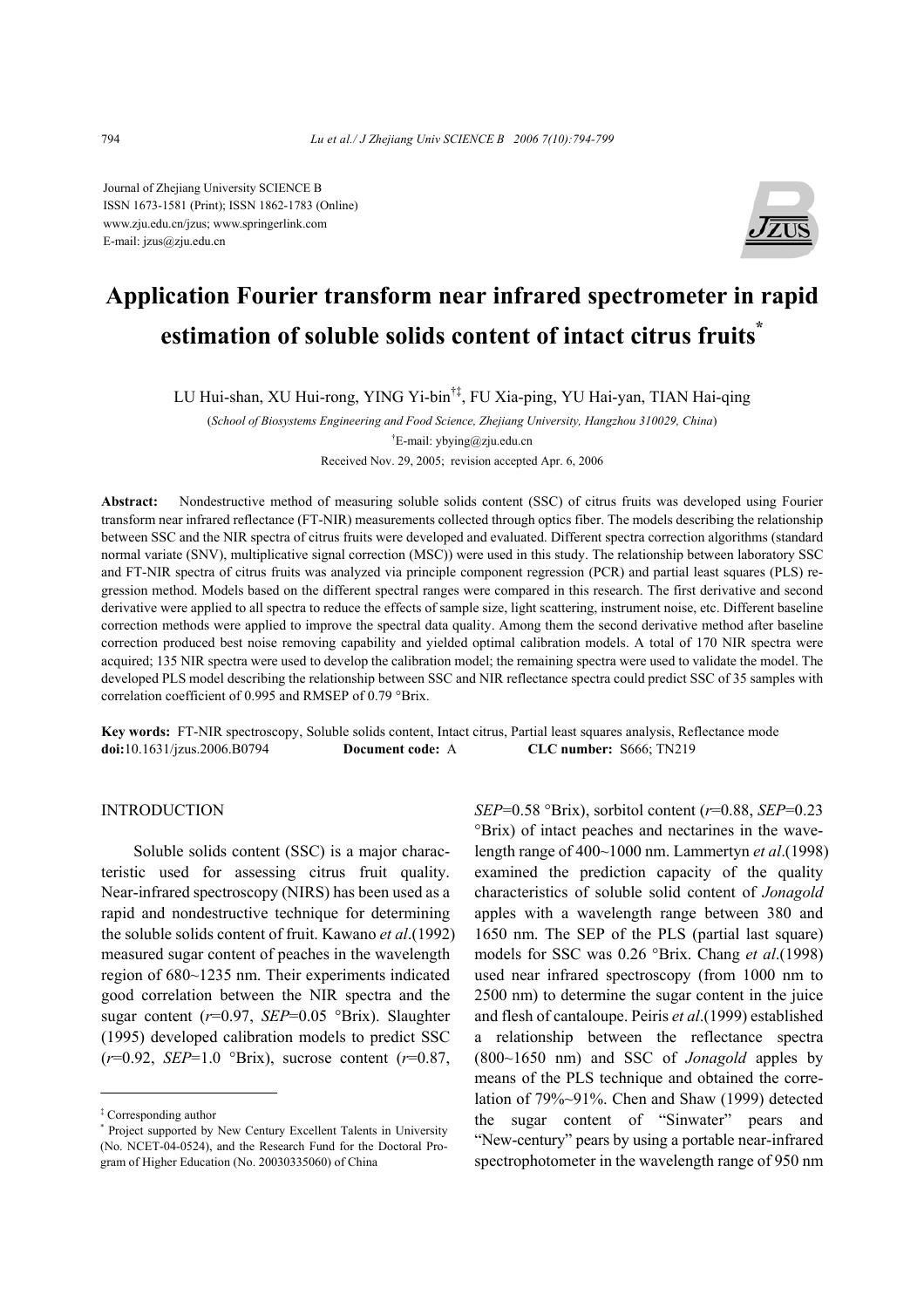to 1650 nm. Their experimental results indicated that the calibration curve with PLS models and second difference treatment had a 0.92 correlation coefficient with a 0.48 °Brix SEC (standard error of calibration) and a 0.49 °Brix SEP. Lu (2001) evaluated the potential of NIR reflectance (800~1700 nm) for measurement of sugar content (*r*=0.97, *SEP*=0.71~0.65 °Brix) of sweet cherries. Lu and Ariana (2002) investigated an NIR sensing technique in interactance mode for rapid acquisition of spectral information in the spectral region between 900 nm and 1500 nm to predict the sugar content of two apple cultivars. The correlation coefficients of prediction for sugar content were equal to, or greater than, 0.81 and prediction errors were between 0.5% and 0.7% for the two cultivars. Slaughter *et al*.(2003) investigated a nondestructive optical method based upon near infrared spectrophotometric techniques for determining SSC of fresh whole prune. The results of SSC prediction were: *r* 2 =0.96, *SEP*=1.02 °Brix. Liu *et al*.(2004) and Ying *et al*.(2004) discussed three different kinds of mathematical treatments (original, first derivative and second derivative) in range of 800~2500 nm to detect the sugar content of apples.

Current applications of NIR spectroscopy in agriculture product and food processing include quantitative determinations in a wide range of products. However, little work has been done on analyses of intact citrus fruits. The use of FT-NIR spectroscopy in SSC estimation of intact citrus fruits is described in this article.

The objectives of this study were: (1) to estimate SSC of citrus by FT-NIR spectroscopy; (2) to establish relationships between the FT-NIR measurements and SSC; (3) to compare the prediction performance of calibration models with different calibration techniques; (4) to find the optimal wavelength range for developing the best calibration models.

## MATERIALS AND METHODS

Immediately after spectrum acquisition, the soluble solids content of citrus samples was measured for validating nondestructive NIR reflectance (800~ 2500 nm) spectroscopic method, and models for predicting SSC quality of citrus fruits were developed by using PLS and PCR (principle component regression) methods. A piece of citrus flesh was removed from the location of the NIR measurement. The juice from this sample was squeezed directly onto a refractometer (Atago Co., PR-1 Brix-Meter, Tokyo, Japan) with hand and the <sup>o</sup>Brix data were recorded.

#### **Materials**

'Gannan' citrus used in the experiments were bought in May 2005 from the commercial fruit market in Hangzhou, Zhejiang. Morphological properties of 'Gannan' citrus samples were shown in Table 1. The citrus were packed in cartons and stored at 0 °C until the experiments were conducted. All citrus were examined again and defective citrus such as those showing wormhole, bruise and chilling injury, were eliminated. A total of 170 'Gannan' citrus were used for the experiments. For model development, all samples were divided into two groups, 135 citrus were used for calibration and the other 35 citrus were used for validation.

**Table 1 Morphological properties of 'Gannan' citrus**   $(n=170)$ 

|               | Min   | Max.  | Mean  | SD   |
|---------------|-------|-------|-------|------|
| Diameter (mm) | 33.25 | 42.54 | 37.66 | 0.21 |
| Height (mm)   | 29.18 | 40.27 | 34.52 | 0.67 |
| Weight $(g)$  | 56.30 | 82.50 | 70.60 | 3 16 |

#### **Reflectance measurement**

NIR spectra were acquired by using a commercial FT-NIR spectrometer (Nexus FT-NIR spectrometer, Thermo Nicolet Co., USA). The FT-NIR spectrometer was equipped with an interferometer, an InGaAs detector, and a wide band light source (Quartz Tungsten Halogen, 50 W). The detector can detect the spectral signals in a spectral range of 800~2500 nm. Samples were analyzed at room temperature (approximately  $22{\sim}24$  °C) without any previous sample treatment. The measurement was expressed as  $log(1/R)$ . The experimental parameters used to obtain enough sensitivity in measuring the reflectance spectra of citrus samples by the FT-NIR spectrometer are shown in Table 2. The schematic of FT-NIR detecting system is shown in Fig.1.

The reflectance spectra were measured at one location on each citrus. These locations were marked for SSC measurements later. The signals accumulated by 64 repetitive scans were averaged and then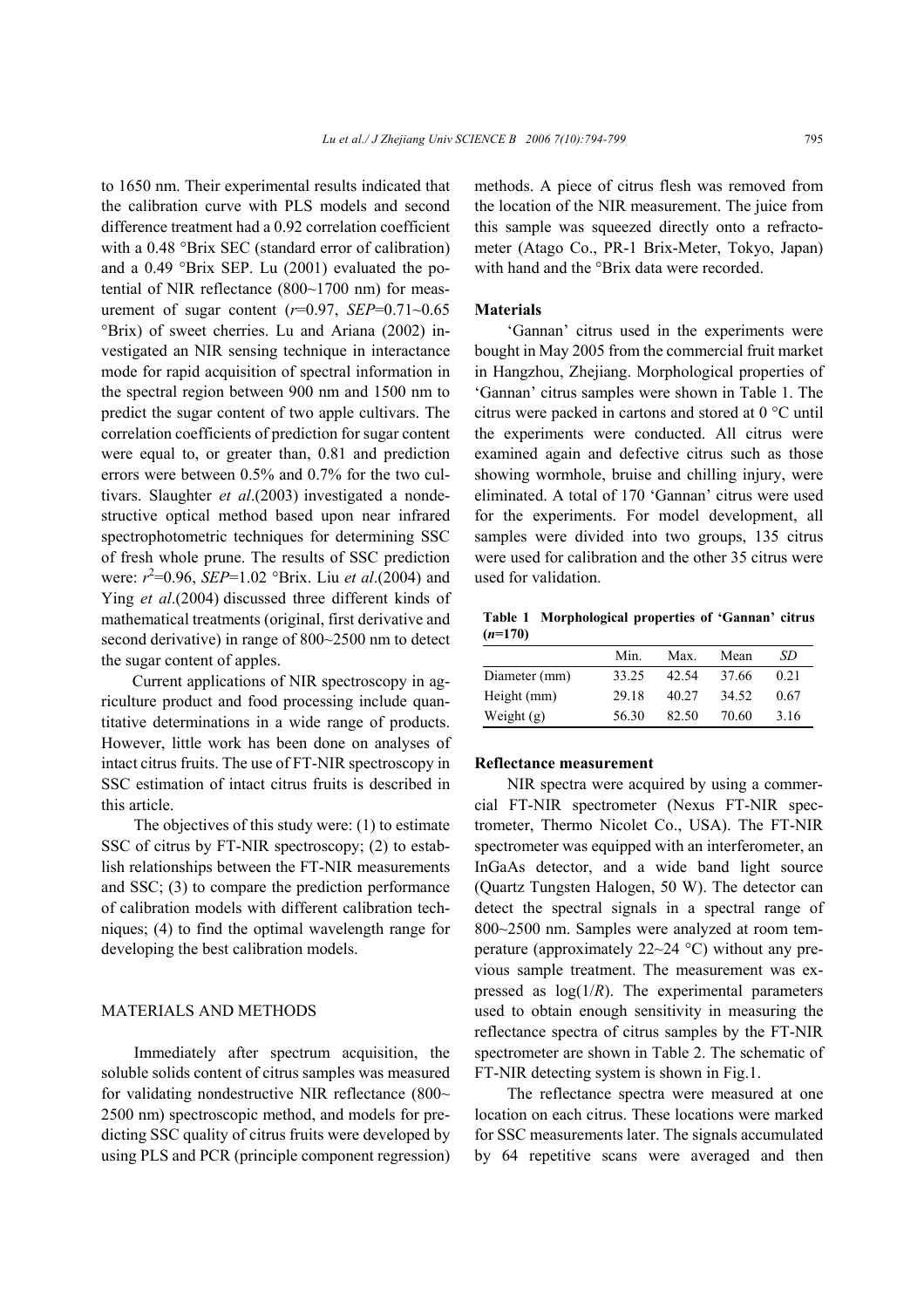|  | Table 2 Experimental setup of the FT-NIR spectrometer |  |  |  |
|--|-------------------------------------------------------|--|--|--|
|--|-------------------------------------------------------|--|--|--|

| Parameters                    | Value          |
|-------------------------------|----------------|
| Spectral range $(cm^{-1})$    | $12500 - 4000$ |
| Sampling interval $(cm^{-1})$ | 2.0            |
| Scan number (times)           | 64             |
| Resolution $(cm^{-1})$        | 16             |
| Mirror velocity (cm/s)        | 0.9494         |
| Aperture size $(\mu m)$       | 16             |



**Fig.1 Schematic of spectra detecting system** 

transformed to absorption,  $log(1/R)$ , to create one spectrum per measurement at wavelength interval of 2 cm<sup>−</sup><sup>1</sup> . A white Teflon block was used as a reference for reflectance measurements. A reference spectrum was collected and stored before citrus samples were measured.

#### **Soluble solids measurement**

A digital refractometer (Atago Co., PR-1 Brix-Meter, Tokyo, Japan) was used for citrus SSC measurement. The juice that exuded from the position of spectrum collection was used for measurement, as shown in Fig.2.



**Fig.2 Schematic of SSC measurement process** 

# **Multivariate data analysis**

1. Region selection

The selection of the portion of the spectra to be used in calibration is crucial and determines the quality of the model. Wavenumbers below 4500 cm<sup>-1</sup> were discarded due to the insensitivity of the InGaAs detector, where the intensity spectrum drops drastically and the reflectance spectrum becomes noisy, as shown in Fig.3.



**Fig.3 Original reflectance spectra of 170 'Gannan' citrus samples** 

#### 2. Spectral correction

In this study, three types of path length correction algorithm were used in this work. The first correction scheme assumes that the path length is a fixed pathlength. The standard normal variate (SNV) is another approach to be used (Antti, 1999). This algorithm removes the scattering by normalizing each spectrum by the standard deviation of the responses across the entire spectral range. Multiplicative scatter correction (also known as multiplicative signal correction (MSC)) was also used. This technique (commonly used in chemometrics) regresses a measured spectrum against a reference spectrum and corrects the former using its slope. In this work, the mean spectra of the calibration set were used as the reference spectra. The three algorithms were programmed in the TQ Analyst v6.2.1 (Thermo Nicolet Co., USA).

3. Regression method

The commercial software package, TQ Analyst v6.2.1, was used for processing the spectral data and developing determination models for the calibration and validation parts of the sample dataset. Preprocessed spectral data such as the first derivative of log(1/*R*) and its second derivative were analyzed for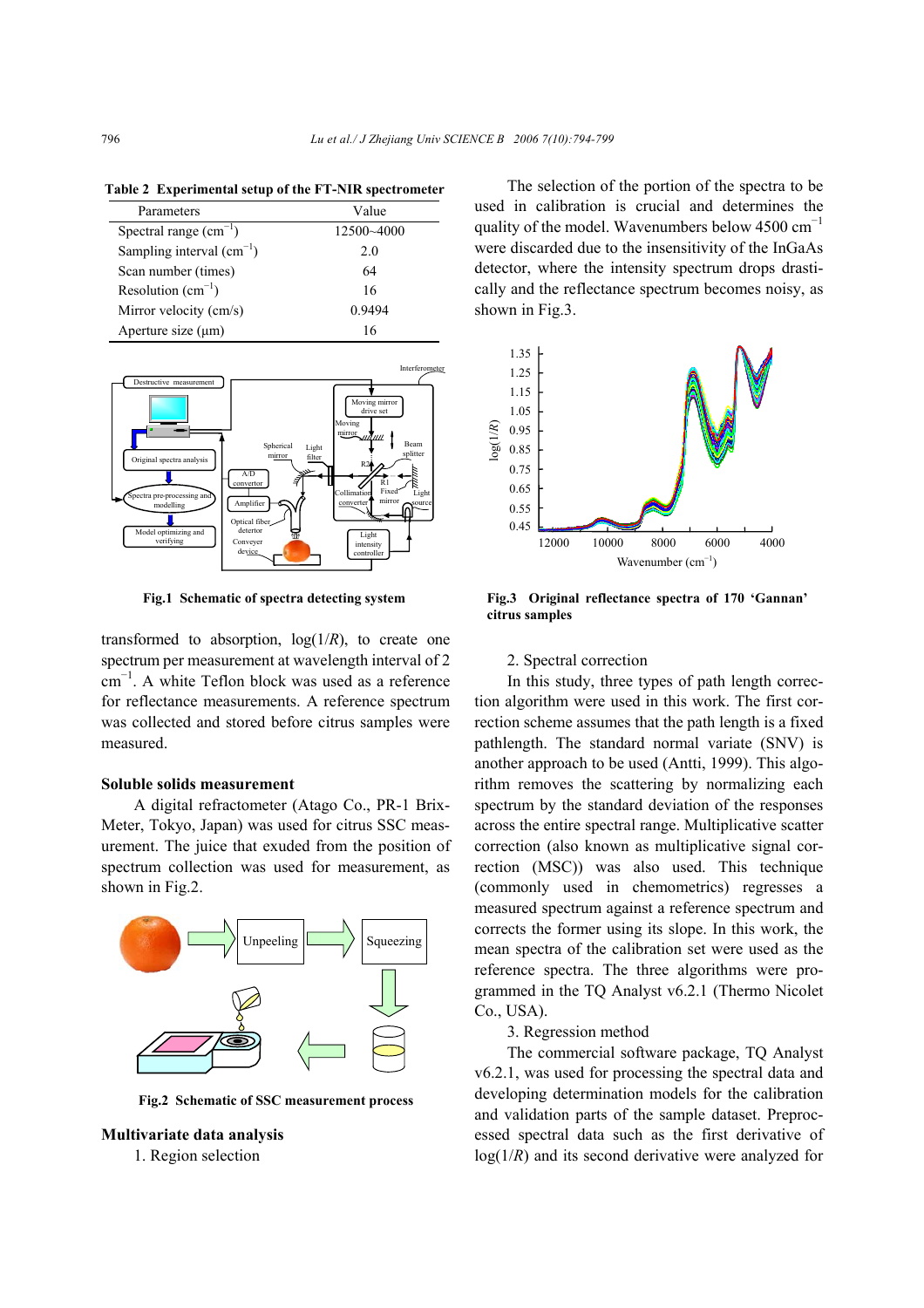PLS and PCR. Typical spectra of  $log(1/R)$ ,  $D^1log(1/R)$ and  $D^2$ log(1/*R*) are presented in Fig.4. Models formulated the relationship between the NIR spectra to the SSC in each fresh juice sample.



**Fig.4** Typical citrus sample spectra of (a)  $D^1$ log(1/*R*) **and (b)**  $D^2$ **log (1/***R***) between 12500 and 5000 cm<sup>-1</sup>** 

In this study, the quality of the model was quantified by the root mean square error of calibration (RMSEC), the root mean square error of prediction (RMSEP) and the correlation coefficient  $(r^2)$  between the predicted and measured values. A good model should have a low RMSEC, a low RMSEP and a high  $r<sup>2</sup>$  value, but also a small difference between RMSEC and RMSEP. The RMSEC and RMSEP are calculated as follows:

RMSEC = 
$$
\sqrt{\frac{1}{I_c - 1} \sum_{i=1}^{I_c} (\hat{y}_i - y_i)^2}
$$
,  
\nRMSEP =  $\sqrt{\frac{1}{I_p - 1} \sum_{i=1}^{I_p} (\hat{y}_i - y_i - bias)^2}$ ,

with  $\hat{y}_i$ =predicted value of the *i*th sample;  $y_i$ =measured value of the *i*th sample;  $I_c$ =number of samples in calibration set;  $I_p$ =number of samples in prediction set,

and 
$$
bias = \frac{1}{I_p} \sum_{i=1}^{I_p} (\hat{y}_i - y_i).
$$

# RESULTS AND DISCUSSION

## **Samples composition**

Summary distributional statistics for calibration and validation dataset are shown in Table 3. Any interpretation of calibration results depends greatly on the precision of the determined chemical composition of the samples. The SSC of citrus fruits varied from 8.8 °Brix to 16.6 °Brix, with 13.1 °Brix for the mean SSC and 1.71 °Brix for the standard deviations (*SD*). The SSC measurements (*n*=170) were fairly normally distributed around the mean (max=16.6 °Brix, min= 8.8 °Brix). The determination values of samples SSC cover a large enough range, which is helpful for developing models.

**Table 3 Statistic values of calibration and prediction sets for SSC value** 

| Sample sets | <b>Samples</b> | Min. | Max. | Mean  | SD    |
|-------------|----------------|------|------|-------|-------|
| Samples     | 170            | 88   | 16.6 | 13.10 | 1 7 1 |
| Calibration | 135            | 88   | 16.6 | 12.95 | 1.64  |
| Prediction  | 35             | 90   | 16 0 | 13 21 | 1 73  |

#### **Spectral correction for calibration models**

Among the samples analyzed for the SSC parameter, 135 samples were selected for calibration by TQ v6.2.1 quantitative software, and the remaining samples were used for validation.

In this work, three types of pathlength correction algorithm were used. The results of PLS regression calibration models for  $log(1/R)$  using different spectral correction are presented in Table 4. It is obvious

Table 4 Results PLS regression methods for  $D^1$ log(1/*R*) using different spectral correction in the wavelength **range of 12500~4000 cm<sup>−</sup><sup>1</sup>**

| Spectral<br>correction | No. of<br>factors | r     | <i>RMSEC</i> | RMSEP |
|------------------------|-------------------|-------|--------------|-------|
| MSC                    |                   | 0.995 | 0.174        | 0.390 |
| <b>SNV</b>             | Q                 | 0.995 | 0.172        | 0.392 |
| Constant               | 9                 | 0.996 | 0.148        | 0.408 |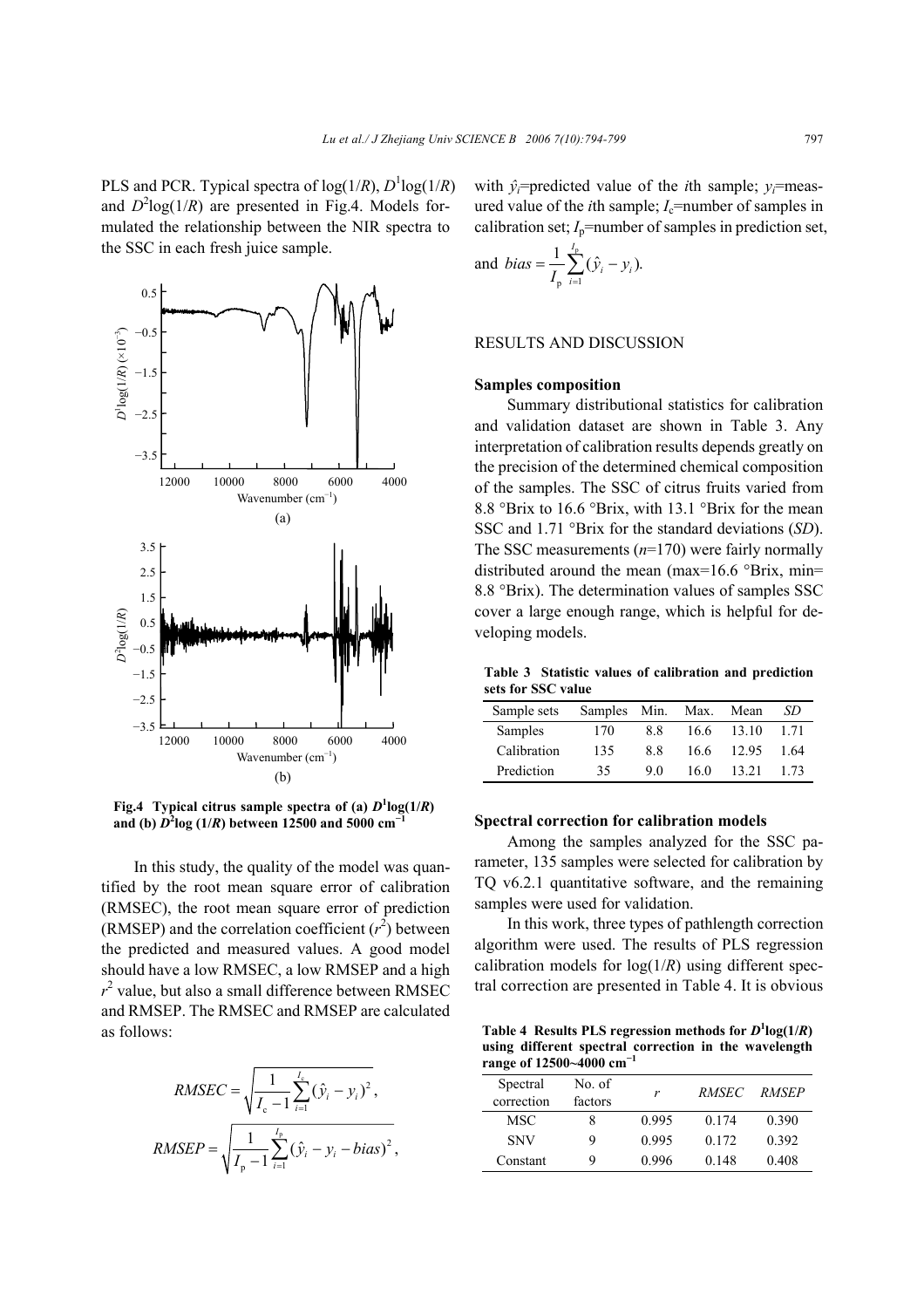that different spectral correction is not useful for improving the quality of models, which is due to juice samples being transparent liquid without light scattering to affect the path length.

# **Statistical calibration models**

It is desirable for a model to have a low error of calibration, with as few factors as possible. The selection of calibration models based on this criterion, with the total described variance considered to be appropriate (about 90%), was conducted by means of the TQ v6.2.1 software. The results for the selected calibration models of PLS and PCR for the log(1/*R*),  $D^1$ log(1/*R*), and  $D^2$ log(1/*R*), are presented in Table 5.

**Table 5 Results of PLS regression and PCR methods**  calibration models for the  $log(1/R)$ ,  $D^{1}log(1/R)$ , and  $D^2$ log(1/*R*) with full spectral range

| Methods    | Statistical   | Spectrum |       |                                   |  |
|------------|---------------|----------|-------|-----------------------------------|--|
|            | parameter     | log(1/R) |       | $D^{1}$ log(1/R) $D^{2}$ log(1/R) |  |
| <b>PLS</b> | Factors $(n)$ | 4        | 8     |                                   |  |
|            |               | 0.755    | 0.995 | 0.621                             |  |
|            | <i>RMSEC</i>  | 1.140    | 0.174 | 1.370                             |  |
| <b>PCR</b> | PCs(n)        | 3        | 3     | ٩                                 |  |
|            |               | 0.657    | 0.541 | 0.514                             |  |
|            | <i>RMSEC</i>  | 1.310    | 1.470 | 1.490                             |  |

It is obvious that the PLS method produces the best calibration results using  $D^1$ log( $1/R$ ) for SSC. An example of the calibration results of SSC by the FT-NIR versus laboratory measurements is represented in Fig.5, where the ordinate and abscissa axes represent the measured and the fitted values of the



**Fig.5 Calibrations of PLS by the FT-NIR system versus laboratory measurements of SSC of intact citrus samples** 

appropriate parameters, respectively. But PCR models seem to produce a poor RMSEC.

#### **Statistical prediction analysis**

The RMSEP represents the sensitivity of prediction. The results of these predictions are presented in Table 6. In contrast, PCR results indicate that the PLS method is preferable. PLS prediction results for SSC are presented in scatter plots (Fig.6). The correlation between the measured and predicted values of the parameters is high for SSC.

**Table 6 Results for prediction errors of PLS regression method for the log(1/***R***), based on about 30% of the dataset, for SSC parameter** 

| Methods    | Statistical    | Spectrum |                                   |       |  |  |
|------------|----------------|----------|-----------------------------------|-------|--|--|
|            | parameter      | log(1/R) | $D^{1}$ log(1/R) $D^{2}$ log(1/R) |       |  |  |
| <b>PLS</b> | Factors $(n)$  | 4        | 8                                 |       |  |  |
|            | $\mathbf{r}^2$ | 0.755    | 0.995                             | 0.621 |  |  |
|            | <b>RMSEP</b>   | 0.798    | 0.790                             | 1.080 |  |  |
| <b>PCR</b> | PCs(n)         | 3        | 4                                 |       |  |  |
|            | $\sim$         | 0.682    | 0.711                             | 0.325 |  |  |
|            | <i>RMSEP</i>   | 1.052    | 1.218                             | 1.089 |  |  |
|            |                |          |                                   |       |  |  |



**Fig.6 Predictions of PLS by the FT-NIR system versus laboratory measurements of SSC of intact citrus samples** 

## **CONCLUSION**

Near infrared reflectance was used to estimate the SSC in citrus fruit from 800 nm to 2500 nm. This research established a technique, based on FT-NIR spectroscopy, for non-destructively estimating SSC of intact citrus fruit.

By means of multivariate calibration techniques